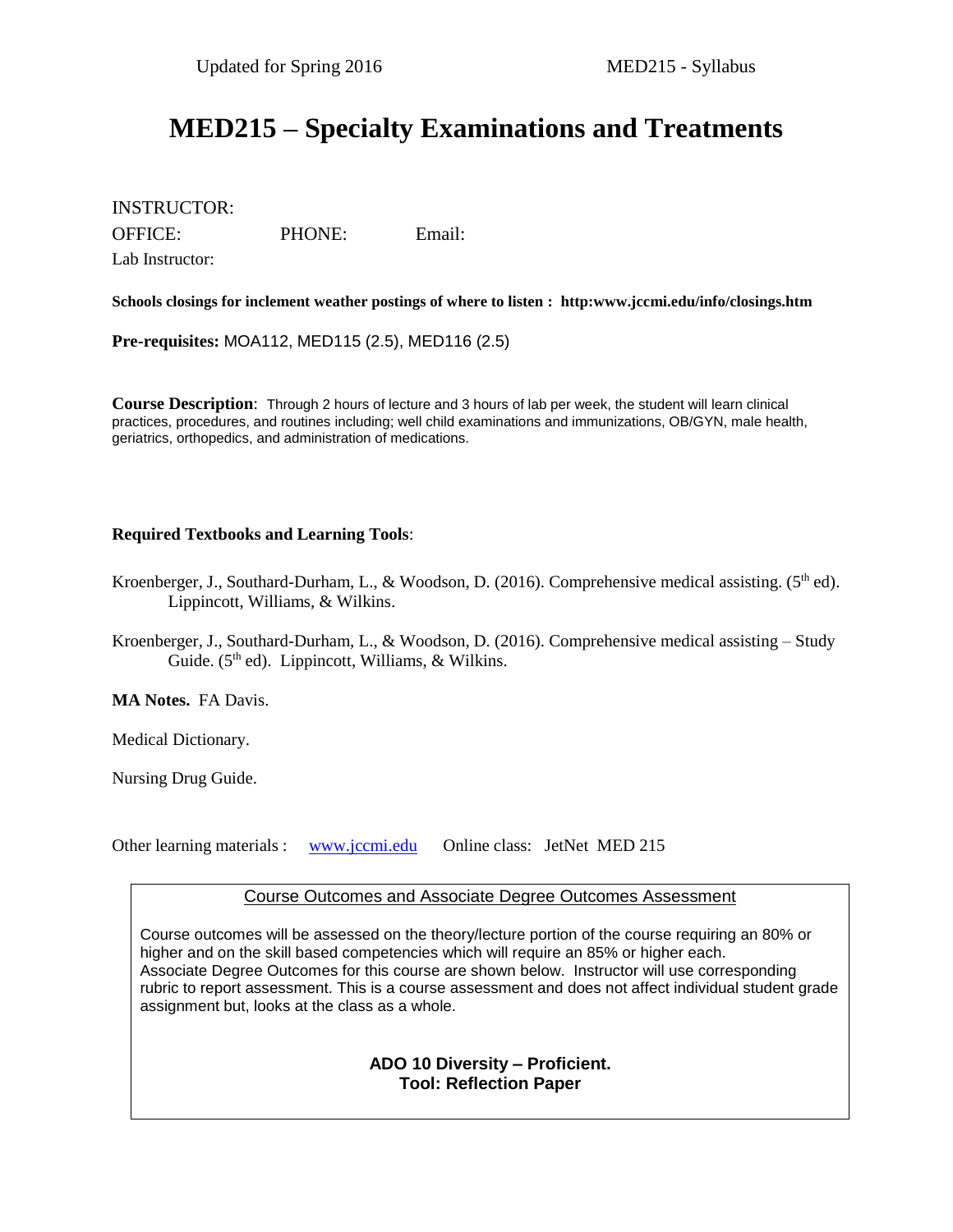# **Course Requirements/Evaluation:**

- 1. Students must attend each class session. You will fall behind quickly if you miss this class. This class includes a large "lab" component requiring use of equipment and practice skills. It is your responsibility to schedule a make up lab for missed work.
- 2. Students are expected to conduct themselves in a professional manner and utilize lab time efficiently for practicing skills or completing assigned work.
- 3. Students are expected to adhere to the department dress code (copy attached).
- 4. Students are required to read the textbook and answer questions in the workbook. It is to your advantage to use the workbook as a study guide to reinforce reading from the text. All workbook homework is due at the beginning of class or you will receive a zero.
- 5. All assignments are expected to be turned in on time. Even if an assignment is late, it is still required to be completed and handed in, but you will only receive a grade of "1" to demonstrate that it has been completed.
- 6. All quizzing will be completed through Prep-U. Each quiz will be worth 5 points which will be determined by your Mastery Level at the time that the quiz is due which will be the next week of class, PRIOR to the beginning of class. You must earn a Mastery Level of 5 to obtain a 100% for that quiz. No points will be given after the day it is due. It is suggested to continue to practice the quizzes throughout the semester to prepare for the final exam and strive for a Mastery Level of 8 to ensure you are well prepared for the final exam.
- 7. Clinical competency will be evaluated through performance skills checklists which must be achieved with 85% accuracy or better with two attempts maximum. If prior problems are not corrected, you will not receive a passing grade.

## **NOTE: Repeat competencies may have to be scheduled outside of class time.**

**Grading:** Your grade will be calculated based on the following percentages:

- 15% Quizzes
- 35% Final Exam
- 30% Assignments/Projects
- 10% Other (Study Guide HW, Professionalism, Participation)
- 10% Final Practical Exam/Competencies

\*\* You must achieve a minimum of 2.5 overall on the lecture portion (Quizzes/Final Exam/Assignments/Other) and 85% on the Final Practical Exam/Competencies (with a max of two attempts) in order to pass the class! If you do not achieve the required percentage on the theory (lecture) portion of the class, you must repeat the class, regardless of your total overall average for the course. You must also pass ALL items listed on the Affective Evaluation/Professional Behavior form to receive a passing grade in the course.

## **Grading Scale:**

| 4.0 | 100-94%     |                                | 20             | 79-75%          |
|-----|-------------|--------------------------------|----------------|-----------------|
| 3.5 | 93-89%      |                                | 15             | 74-70%          |
| 3.0 | 88-85%      |                                | 1 <sub>0</sub> | 69-65%          |
| 2.5 |             | 84-80% (REQUIRED PASSING GRADE | 05             | 64-60%          |
|     | FOR COURSE) |                                |                | $0.0$ below 60% |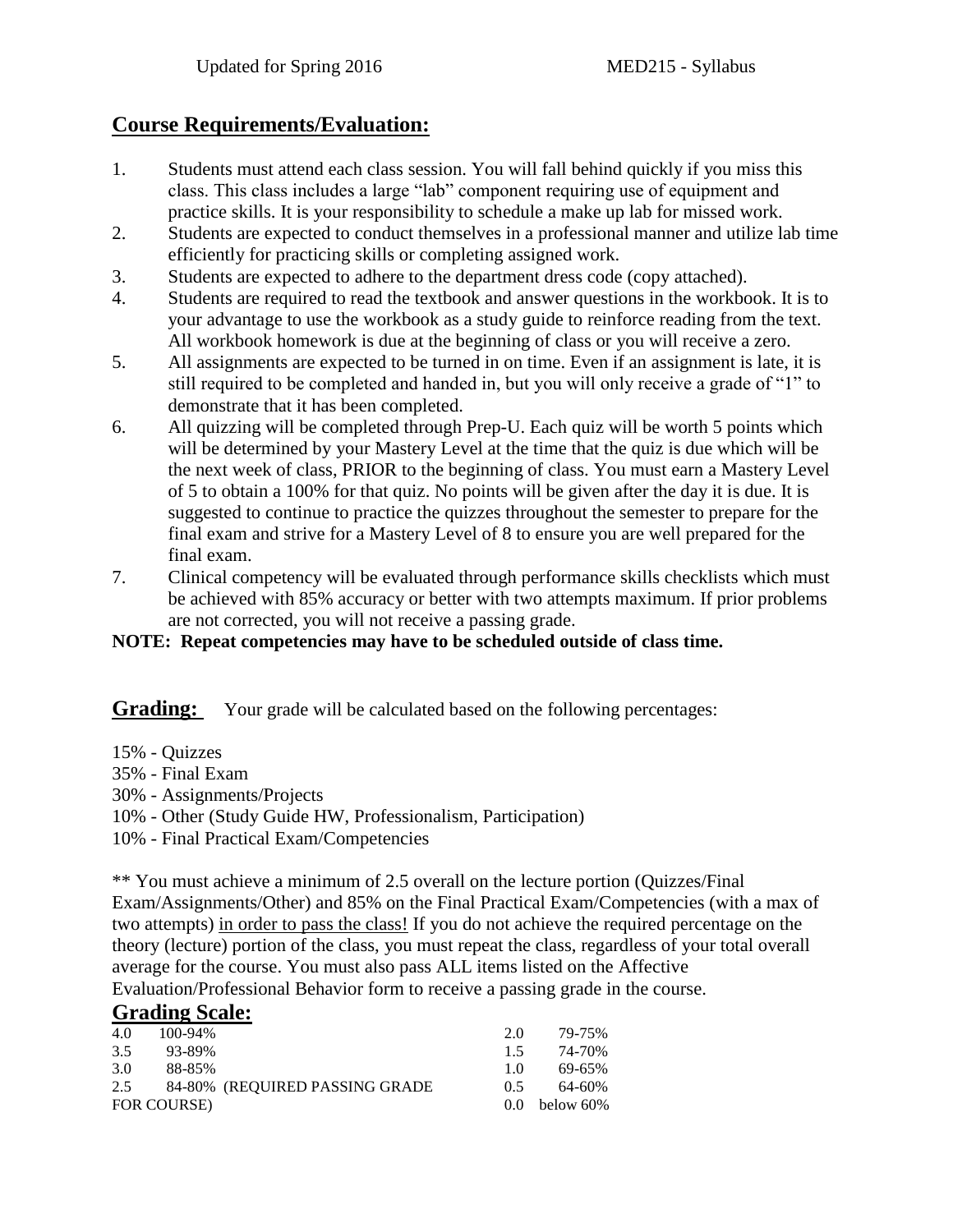## **Course Content:**

The following topics will be covered in this course. This will include a combination of didactic material (lecture and Testing) and competency based evaluations (competencies performed in lab). A detailed description of the accreditation standards being met in this course can be found at the back of the syllabus. Any ADOs met in this course are also detailed in the standards section.

## Course Topics

- Well child examinations and immunizations
- OB/GYN, birth control, breast self exam
- Male health and Testicular self exam
- Geriatrics
- Understanding diversity in the elderly population (ADO-10)
- Orthopedics
- Dermatology
- Dosage calculations & Pharmacology
- Administration of Medications
- Pediatric Injections/Immunizations

## Skill Based Competencies

- Maintain Medication and Immunization Records (VAR)
- Write a Prescription
- Perform dosage calculations (with a 90% minimum max two attempts)
- Administer an Oral Medication
- Withdraw a Medication from a Vial
- Reconstitute a Powdered-Base Medication
- Mix Two Medications into One Syringe
- Administer IM, SubQ, ID, and Z-Track Injections
- Assist with a GYN Exam and Pap Test
- Instruct the Patient in Breast Self-Exam (brochure)
- Complete an OB Intake form
- Create an instruction tool for TSE
- Obtain Length & Weight of an Infant and document on growth chart
- Obtain Head and Chest Circumference of an Infant
- Perform tasks in EHR

\*\*You must receive an 85% or higher on EVERY competency and complete EVERY skill based competency in order to pass this class. If you do not achieve this on the lab portion of the class, you must repeat the class, regardless of your total overall average for the course.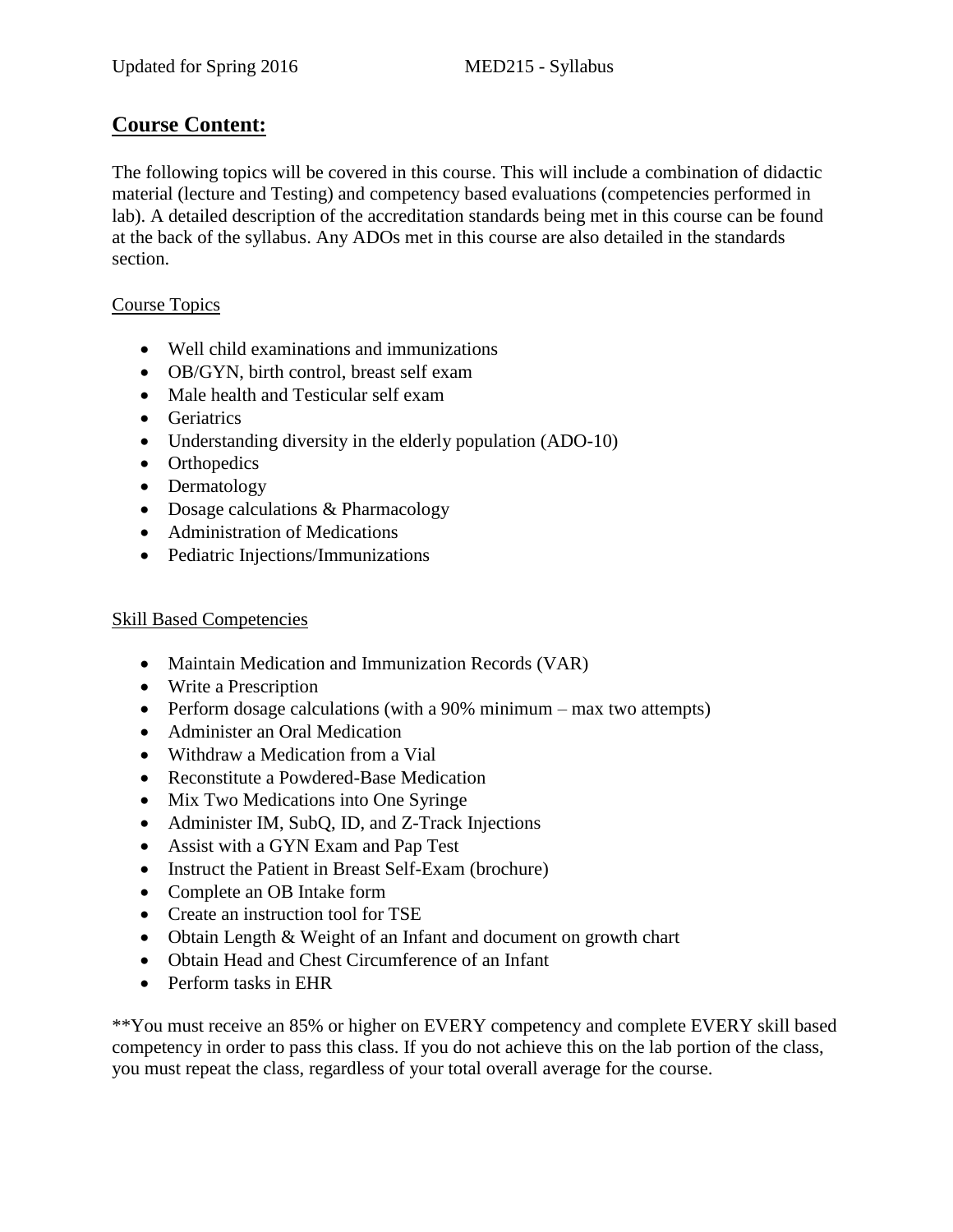# **Course Schedule: Assignments**

Additional assignments may be given that are not listed here. Weekly assignments listed under homework are taken from the workbook. Homework will be checked for completion at the beginning of class and if completed, you will receive full credit. If not completed or you are late, you will receive a zero. Each week complete all EXCEPT Case Studies for Critical Thinking which will be done in class the next week.

|              | <b>LECTURE</b>                                                                                                                                       | <b>LAB</b>                                                                                                                                                     |
|--------------|------------------------------------------------------------------------------------------------------------------------------------------------------|----------------------------------------------------------------------------------------------------------------------------------------------------------------|
| <b>WEEK1</b> | Discuss Syllabus, Dress Code, and<br>Professionalism<br>Ch. 24 – Preparing and Administering<br><b>Medications</b><br>Dosage Calculations Made Easy! | <b>Dosage Calculations</b><br>Practice Dosage Calculations w/<br>Math worksheet<br>Fill out Rx Forms &<br><b>Perform Maintain Medication</b><br><b>Records</b> |
| Homework     | Ch. 24: Study Guide<br>**Create 1 Procedure for IM, ID, & SubQ                                                                                       | <b>Complete Math worksheet</b>                                                                                                                                 |
| WEEK 2       | Ch. 24 HW DUE<br><b>Math Worksheet Due</b><br>Complete Prep U Ch. 24 online prior to<br>next lecture                                                 | Practice Administering an Oral Med<br>(I-8), Withdrawing Medications<br>from a Vial, Reconstitute a<br>Powdered Medication, Mix Two<br>Meds in One Syringe     |
| Homework     |                                                                                                                                                      |                                                                                                                                                                |
| <b>WEEK3</b> | <b>Procedure Pages Due</b><br>Begin Ch. 36 – Obstetrics and Gynecology                                                                               | Practice Administering Parenteral<br><b>Medications</b><br>Practice Assisting with a<br>Gynecological Exam                                                     |
| Homework     | <b>Create BSE Brochure</b><br>Ch. 36: Study Guide                                                                                                    |                                                                                                                                                                |
| <b>WEEK4</b> | Ch. 36 HW Due<br>Continue Ch. 36 - OB/GYN<br>Complete Prep U Ch. 36 online prior to next<br>lecture                                                  | Continue practice of previous skills                                                                                                                           |
| Homework     | <b>Immunization Assignment</b><br>$(V-7)$                                                                                                            |                                                                                                                                                                |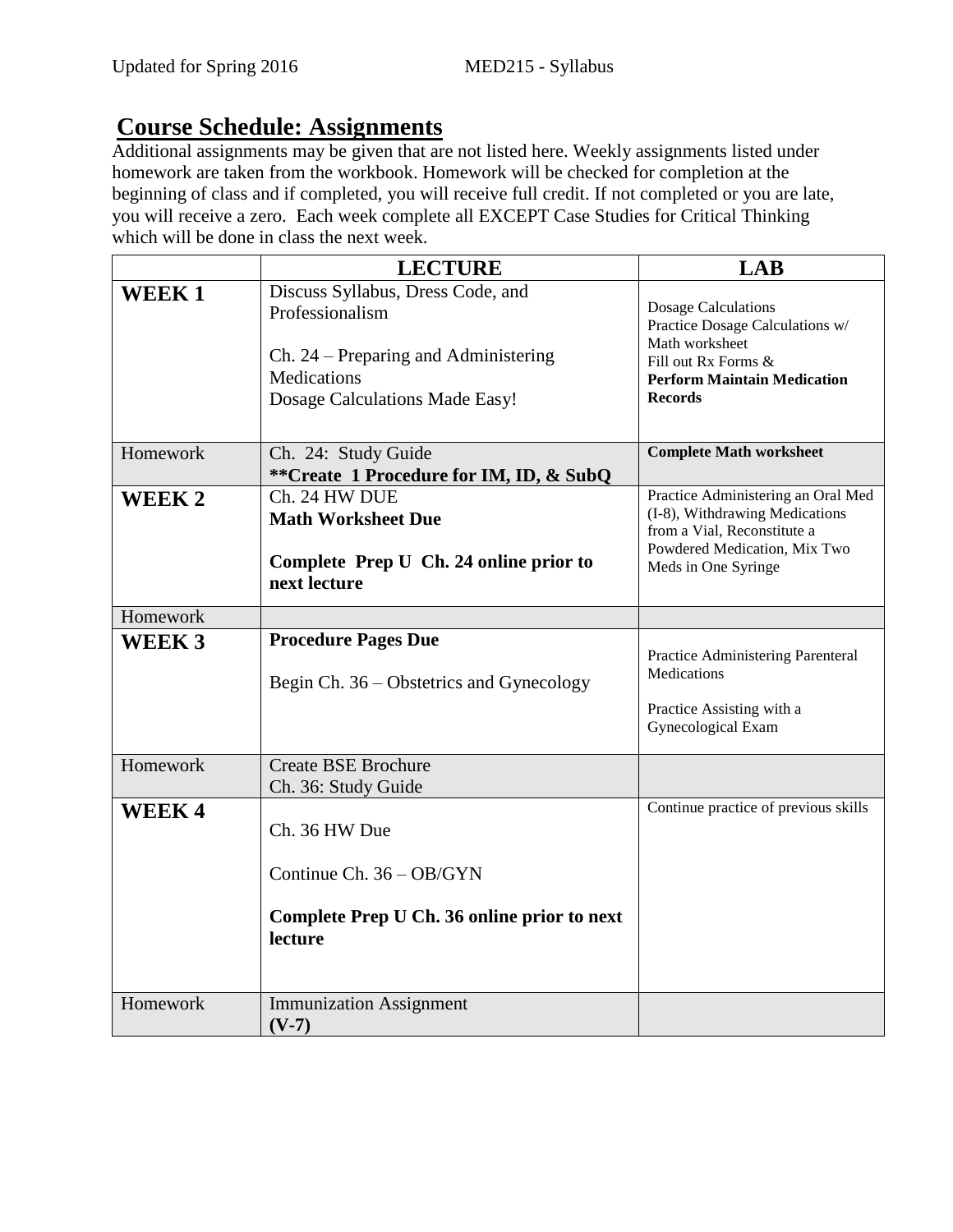|                   | <b>LECTURE</b>                                                                             | <b>LAB</b>                                                                                             |
|-------------------|--------------------------------------------------------------------------------------------|--------------------------------------------------------------------------------------------------------|
| WEEK <sub>5</sub> | <b>Immunization Assignment Due</b>                                                         |                                                                                                        |
|                   | Ch. 38 – Pediatrics<br>Discuss Recommended Schedule of Imms &<br>future quiz               | Complete Vaccine<br><b>Administration Record</b><br>using Immunization<br><b>Assignment VIS Sheets</b> |
| Homework          | Ch. 38: Study Guide<br>Complete EHR Case 6 – Pediatric Patient                             |                                                                                                        |
| WEEK 6            | <b>BSE Brochure DUE</b><br>Ch. 38 HW Due                                                   | <b>Continue practice of</b><br><b>Administering</b><br><b>Parenteral Medications</b>                   |
|                   | Complete Prep U Ch. 38 prior to next<br>lecture<br><b>Practice Growth Charts</b>           | Practice Well Child Exam<br>& measurements                                                             |
| Homework          | <b>Growth Chart Competency Take Home</b><br><b>TSE Teaching Tool</b><br>Ch. 35 Study Guide |                                                                                                        |
| WEEK <sub>7</sub> | Ch. 35 HW Due<br>$Ch. 35 - Urology$<br>Complete Prep U Ch. 35 online prior to              | <b>Continue</b><br>Administering<br><b>Parenteral Medications</b>                                      |
|                   | next lecture                                                                               | <b>Continue Assisting with</b><br>a Gynecological Exam                                                 |
|                   | TSE Teaching Tool Due (present to class –<br>continue in lab if needed)                    |                                                                                                        |
| Homework          | Complete EHR Case 7 – Cardiovascular Pt.                                                   |                                                                                                        |
| WEEK 8            | Ch. 39 – Geriatrics<br>MOVIE - Write a reflection paper of the                             | <b>Continue</b><br><b>Administering</b><br><b>Parenteral Medications</b>                               |
|                   | movie discussing what you saw and how you<br>can apply it to your position as an MA.       | <b>Continue practice of</b><br>previous skills                                                         |
| Homework          | Complete EHR Case 8 – Gerontology Pt.<br>Ch. 39 Study Guide                                |                                                                                                        |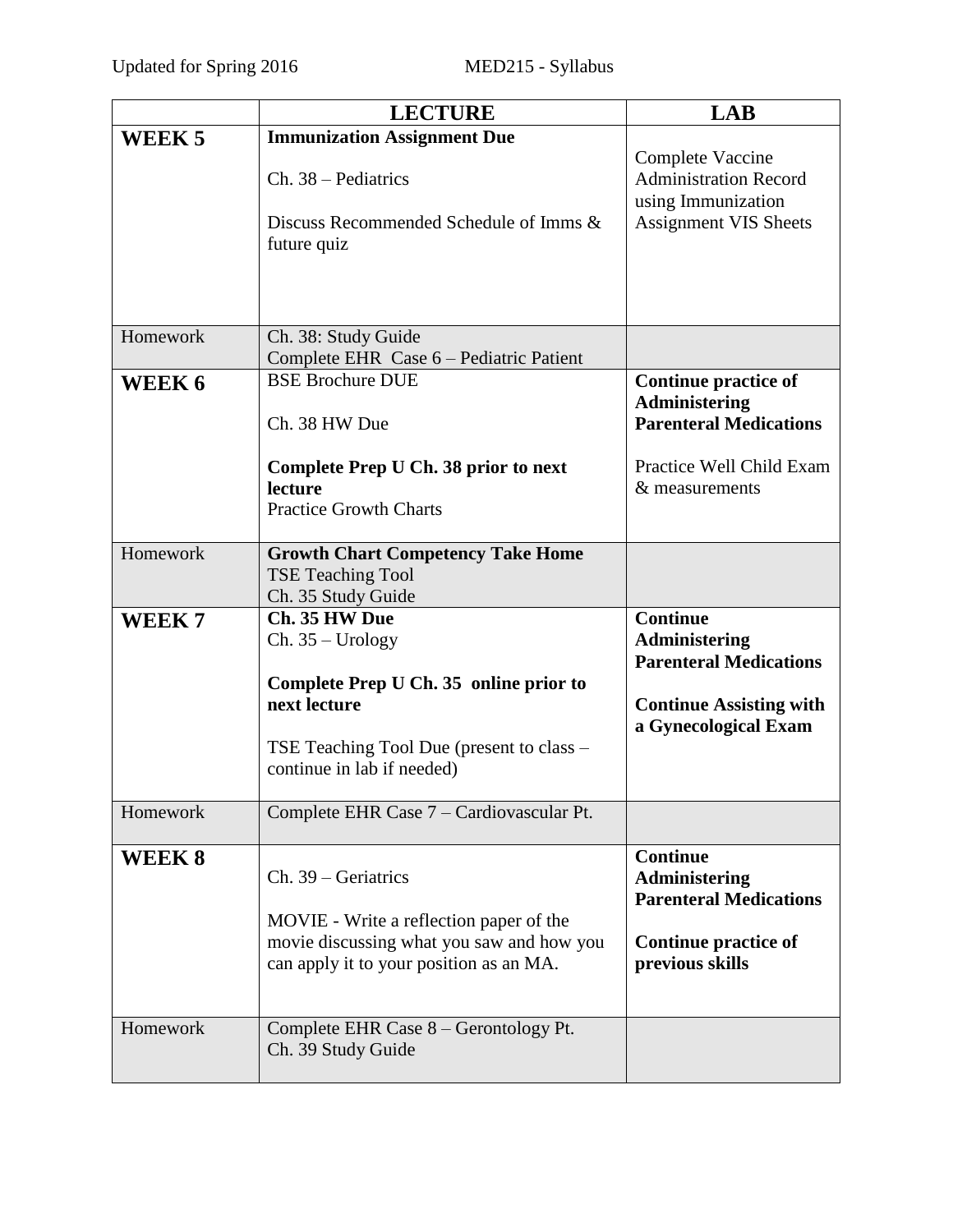| WEEK 9         | Ch 39 HW Due<br><b>Reflection Paper Due</b><br>Complete Prep U Ch. 39 online prior to<br>next lecture<br>DOSAGE QUIZ – must earn 90% or retake<br>last week of semester | <b>Continue practice of</b><br>previous skills<br><b>Orthostatic BP</b><br><b>Ankle-Brachial Test</b> |
|----------------|-------------------------------------------------------------------------------------------------------------------------------------------------------------------------|-------------------------------------------------------------------------------------------------------|
| Homework       | Ch. 28 & 29 Study Guide<br>Complete EHR Case 9 – Urgent Care Pt.                                                                                                        |                                                                                                       |
| <b>WEEK 10</b> | Ch. 28 & 29 HW Due<br>Complete Prep U Ch. 28 & 29 online prior<br>to next lecture                                                                                       | Perform bandaging<br>Practice Assisting a<br>patient with a walker, a<br>cane, and crutches           |
| Homework       | <b>Study for Tests and Final Exam</b>                                                                                                                                   |                                                                                                       |
| <b>WEEK11</b>  | Practical Final Exam - By Appt. All Day<br><b>Immunization Schedule Test (will take after you complete final</b><br>practical)                                          |                                                                                                       |
| <b>WEEK 12</b> | Final Exam - In Class<br><b>Rh/Genetics Test</b><br>Dosage Quiz Retakes (must earn 90% if not<br>earned previously)                                                     | <b>Practical Final Exam</b><br><b>Retakes</b><br>By Appt.                                             |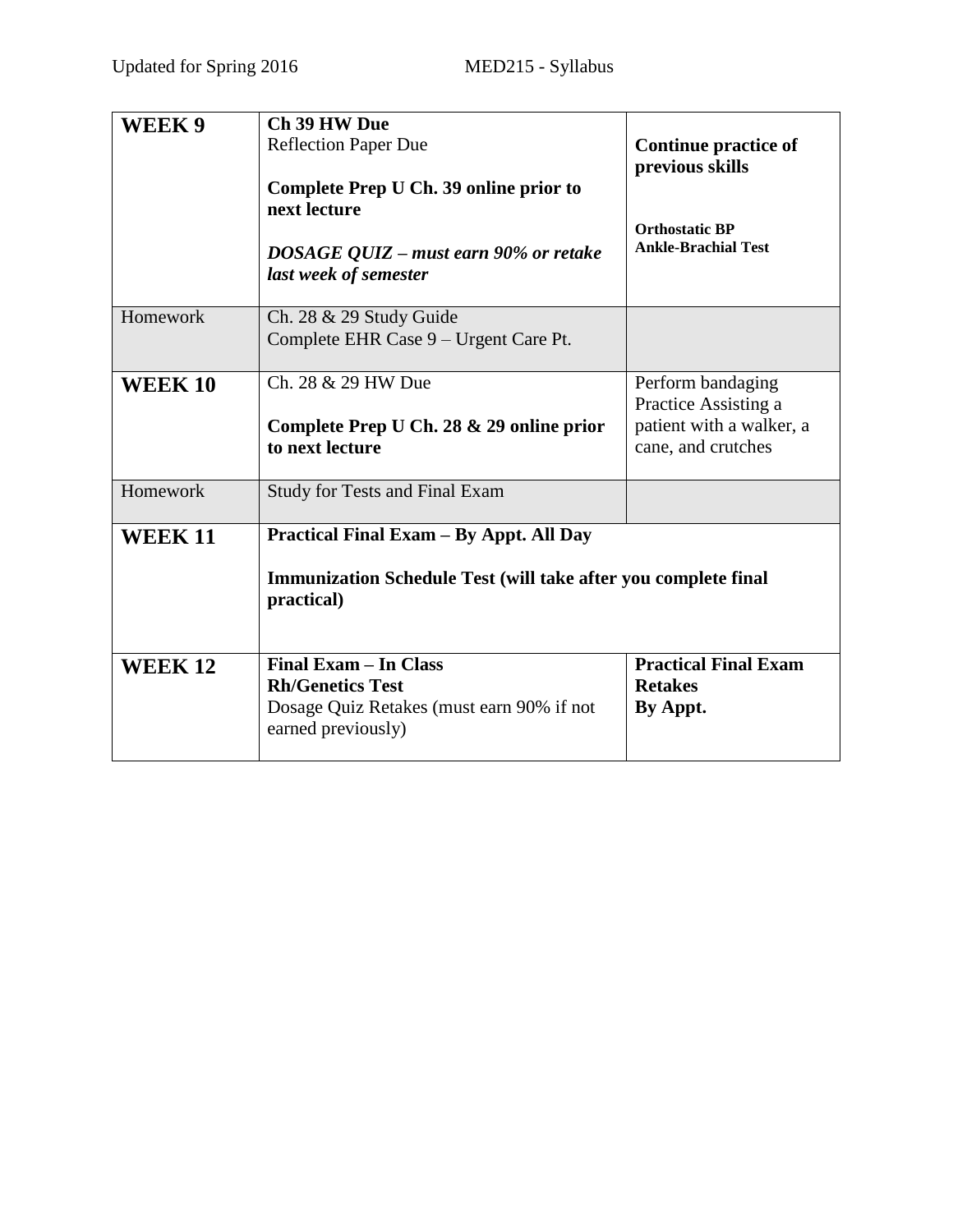# **DRESS CODE FOR MEDICAL LAB STUDENTS**

Your career in the medical field is one of importance and prestige. People will seek you out for help with their problems and also look to you as a representative of the health care field. You are becoming part of a team, and along with this responsibility, there are rules you will be expected to follow in the lab in preparation for your career in health care.

- 1. A white or ceil blue warm up jacket or lab coat is the only item that can be worn over your scrubs. No Hoodies!
- 2. Under your lab coat, you must wear the required colored scrubs for your program. Please purchase these ASAP. Tennis shoes must be worn. No open toe shoes are allowed. Shoes must be clean and free from mud and dirt, white shoes are preferred. Socks must also be worn.
- 3. Good personal hygiene is imperative.
- 4. Hair should be neat and clean. If you have long hair, it should be fixed so that it does not fall forward around your face and it should be up and off the collar.
- 5. **NAILS MUST BE CLEAN AND NEATLY TRIMMED!** You will be applying gloves frequently and long nails will tear the gloves. You will not be allowed to keep long nails working in a medical setting due to harboring of microorganisms under the nails. Nail polish must be light or neutral shades!
- 6. Jewelry should be discreet: no dangling earrings, chains around the neck, or multiple rings on hands. A wedding/engagement ring is acceptable. Jewelry has to be removed when washing hands and there is a risk of losing it – so please just don't wear it!
- 7. Use good discretion and moderation with make-up: perfumes are not allowed no smoke smell either.
- 8. Gum chewing is prohibited in medical classes as well as food and drinks.
- 9. A watch with a second hand, stethoscope, and BP cuff is required.

## 10. **A "Dress Code Check-Off" will be conducted twice in the term – please see attached.**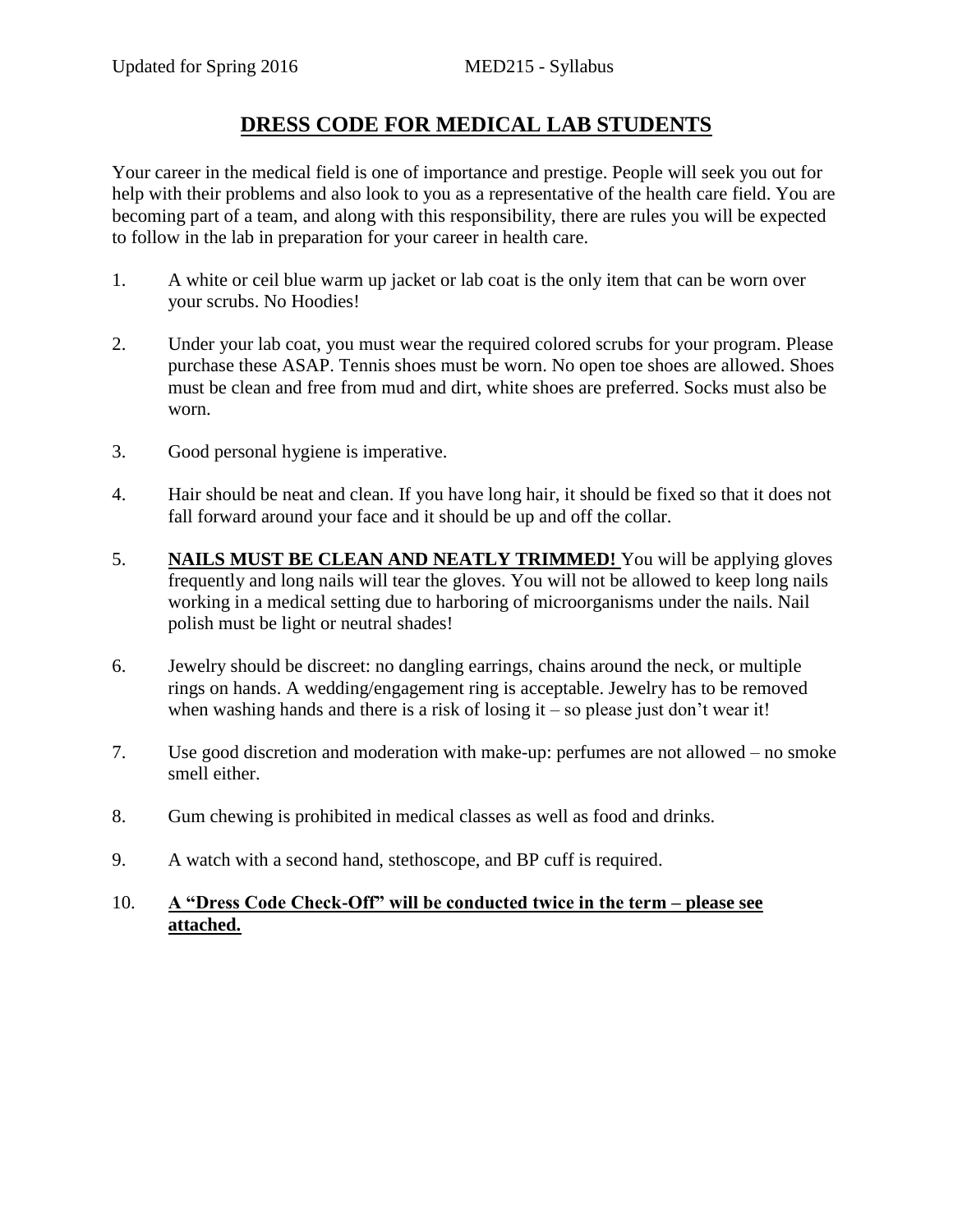# **Medical Assistant/MOS Dress Code Check-off**

Name Date Date Date Development of  $\Gamma$ 

| <b>ITEM</b>                                                                    | <b>REQUIREMENT</b>                                                                          | <b>PASS</b> | <b>FAIL</b> |
|--------------------------------------------------------------------------------|---------------------------------------------------------------------------------------------|-------------|-------------|
| <b>Uniform</b><br>Clean & pressed, Program Designated Scrubs - MOS- Any scrubs |                                                                                             |             |             |
|                                                                                | No Hoodie - any jacket must be coordinating                                                 |             |             |
| <b>Socks</b>                                                                   | Wearing coordinating socks, Clean                                                           |             |             |
| <b>Shoes</b>                                                                   | Coordinating shoes – white or black – no bright colors – Clean Shoes & Laces                |             |             |
| Hair                                                                           | Neutral color (blonde, brunette, red). Clean, Off collar; does not fall in face, using hair |             |             |
|                                                                                | band, barrette. No large items in hair.                                                     |             |             |
| <b>Male Facial Hair</b>                                                        | Beard neatly trimmed                                                                        |             |             |
| <b>Facial piercing</b>                                                         | Not allowed                                                                                 |             |             |
| <b>Tattoos</b>                                                                 | Should not be visible                                                                       |             |             |
| <b>Rings</b>                                                                   | Only one ring on each hand                                                                  |             |             |
| <b>Earrings</b>                                                                | Only one set allowed on lower lobe                                                          |             |             |
| <b>Necklaces</b>                                                               | Simple, subtle                                                                              |             |             |
| <b>Bracelets</b>                                                               | Not allowed                                                                                 |             |             |
| <b>Nails</b>                                                                   | Clean, Trimmed to appropriate length, Polish clear or neutral color; no<br>chipping         |             |             |
| <b>Make Up</b>                                                                 | Used appropriately; sparingly; should be natural looking                                    |             |             |
| Perfume/                                                                       | Not allowed                                                                                 |             |             |
| Cologne                                                                        |                                                                                             |             |             |
| <b>Gum chewing</b>                                                             | Not allowed                                                                                 |             |             |
| <b>Name Tag</b>                                                                | Visible                                                                                     |             |             |
| Watch                                                                          | Must have second hand (clinical classes only)                                               |             |             |

**Dress code is Pass/Fail. This will be conducted twice per term at the instructor's discretion.** 

Pass\_\_\_\_\_ Fail\_\_\_\_\_ Instructor Signature\_\_\_\_\_\_\_\_\_\_\_\_\_\_\_\_\_\_\_\_\_\_\_\_\_\_\_\_\_\_\_\_\_

**Comments:**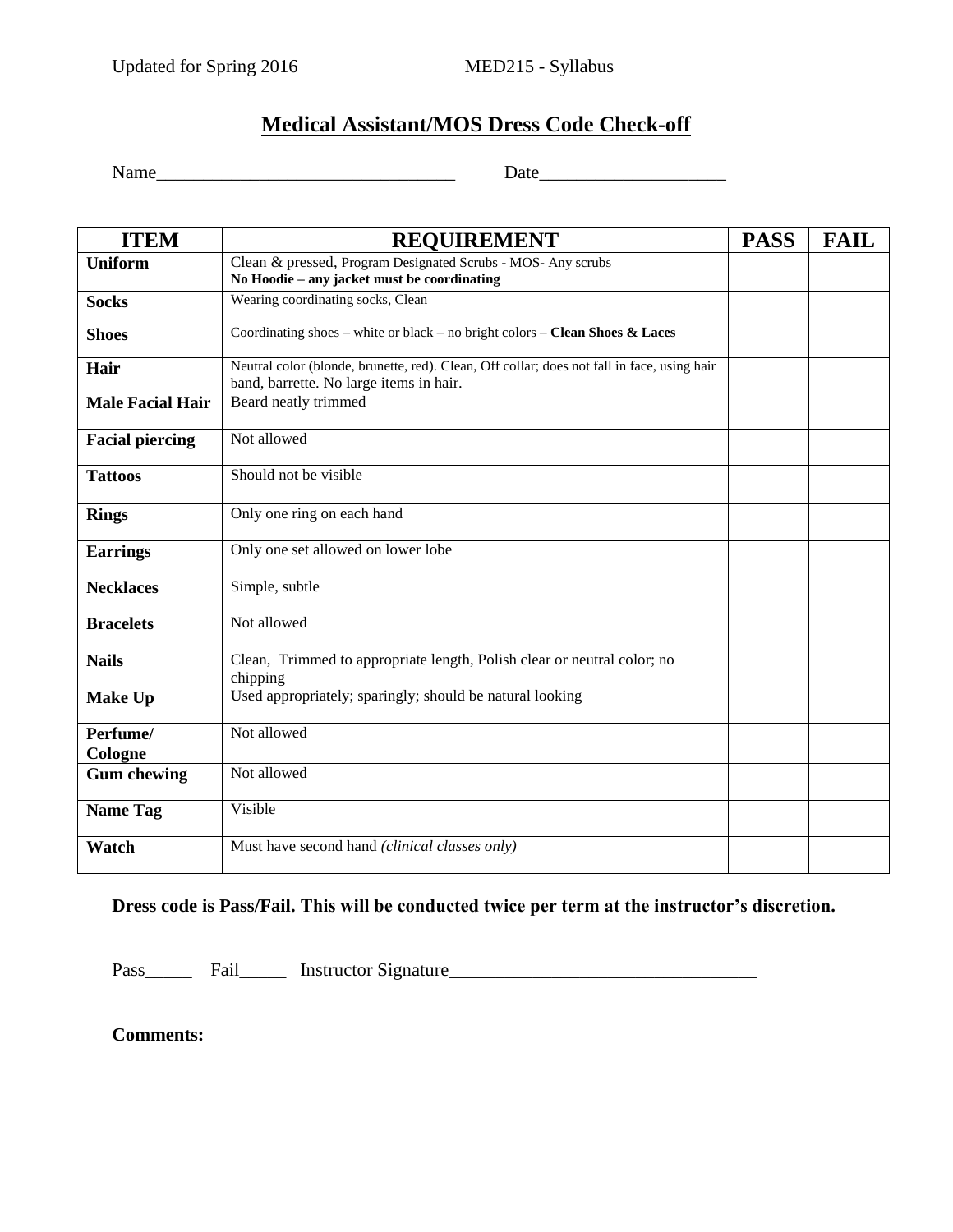# **MA PROFESSIONAL STANDARDS**

#### **BEHAVIOR**

- Any behavior that is distracting, disrespectful, or inconsiderate to others will not be tolerated and may result in dismissal from the course or expulsion from the College.
- Food is not allowed in the classroom. You are allowed to bring water or any closed drink container to classrooms, but drinks are NOT permitted in laboratories.
- $\bullet$

#### **LATE ASSIGNMENTS**

- Assignments are due at the beginning of class.
- Late assignments will NOT be accepted. If you know you will be absent, please hand in homework early.

#### **MAKE-UPS QUIZZES & EXAMS**

- Only one exam or quiz may be taken outside of the scheduled time with a 10% deduction. Students will receive a zero for all other missed exams or quizzes.
- Students arriving late on exam/quiz days may begin the exam when they arrive, but must turn it in along with the remainder of the class. If, for example, the quiz is scheduled from 10:00-10:30, ALL quizzes will be collected at 10:30, even if you did not arrive until 10:15.

#### **CELL PHONES**

- Cell phones must be turned OFF during class.
	- o Students whose phone rings or vibrates during a quiz or exam will have 2% subtracted from their grade on the quiz/exam.
- Students making or accepting calls or text messages during class will be asked to leave.
- Exceptions to the phone policy will be considered by the instructor on an individual basis.

#### **HONOR CODE VIOLATIONS**

 Students caught plagiarizing or cheating on an assignment, quiz, or exam will receive a zero for the assignment, quiz, or exam. Cheating a second time or on the final exam will result in failure of the class and could result in expulsion from the College.

#### **PARTICIPATION**

 A large portion of your grade is based on your participation in the course. This includes adhering to the dress code, *actively* participating in the class, handing assignments in on time, and acting in a professional manner. If any of these course requirements are not met, participation points will be deducted at the discretion of the instructor.

#### **OTHER POLICIES**

- The student is responsible for information and assignments given in class even if they were not present.
- The instructor will reconsider any question that was marked incorrect if the student can demonstrate that the answer is correct, based either on what was presented in class or in the textbook. Appeals of this nature must be made no later than the class period after the item has been returned to the student.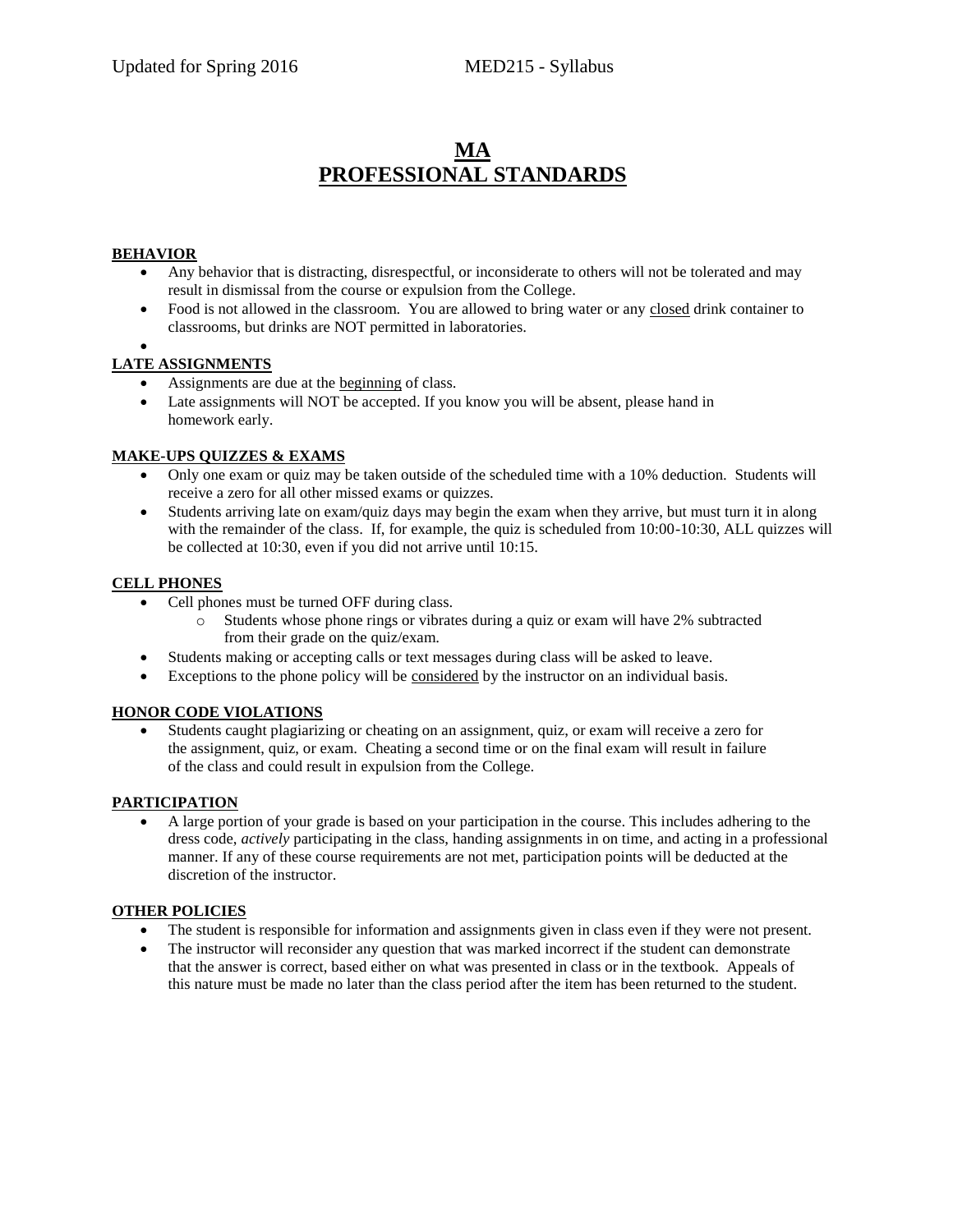# **MED215**

# **Core Curriculum for Medical Assistants Medical Assisting Education Review Board (MAERB) 2015 Curriculum Requirements**

Individuals graduating from Medical Assisting programs accredited by CAAHEP must demonstrate knowledge of the subject matters required for competence in the profession. They must incorporate the cognitive (C) knowledge in performance of the psychomotor (P) and affective (A) competencies in this class or future courses in the program.

### **The following Cognitive (Knowledge) requirements are covered in this course.**

## **FOUNDATIONS FOR CLINICAL PRACTICE CONTENT AREAS I-IV**

| <b>CONTENT AREA I: Anatomy and Physiology</b>                                   |  |
|---------------------------------------------------------------------------------|--|
| <b>Cognitive (Knowledge)</b>                                                    |  |
| I.C Anatomy & Physiology                                                        |  |
| Describe the structural organization of the human body<br>1.                    |  |
| Identify body systems<br>2.                                                     |  |
| List the major organs in each body system<br>4.                                 |  |
| Identify the anatomical location of major organs in each body system<br>5.      |  |
| Compare structure and function of the human body across the life span<br>6.     |  |
| Describe the normal function of each body system<br>7.                          |  |
| Identify common pathology related to each body system including:<br>8.          |  |
| a. Signs                                                                        |  |
| b. Symptoms                                                                     |  |
| c. etiology                                                                     |  |
| Analyze pathology for each body system including:<br>9.                         |  |
| a. Diagnostic measures                                                          |  |
| b. Treatment modalities                                                         |  |
| <b>CONTENT AREA II: Applied Mathematics</b>                                     |  |
| <b>Cognitive (Knowledge)</b>                                                    |  |
| <b>II.C Applied Mathematics</b>                                                 |  |
| Demonstrate knowledge of basic math computations<br>1.                          |  |
| 2. Apply mathematical computations to solve equations                           |  |
| 3. Define basic units of measurement in:                                        |  |
| a. The metric system                                                            |  |
| b. The household system                                                         |  |
| Convert among measurement systems<br>4.                                         |  |
| Identify abbreviations and symbols used in calculating medication dosages<br>5. |  |
| Analyze healthcare results as reported in:<br>6.                                |  |
| a. Graphs                                                                       |  |
| <b>Tables</b><br>b.                                                             |  |
|                                                                                 |  |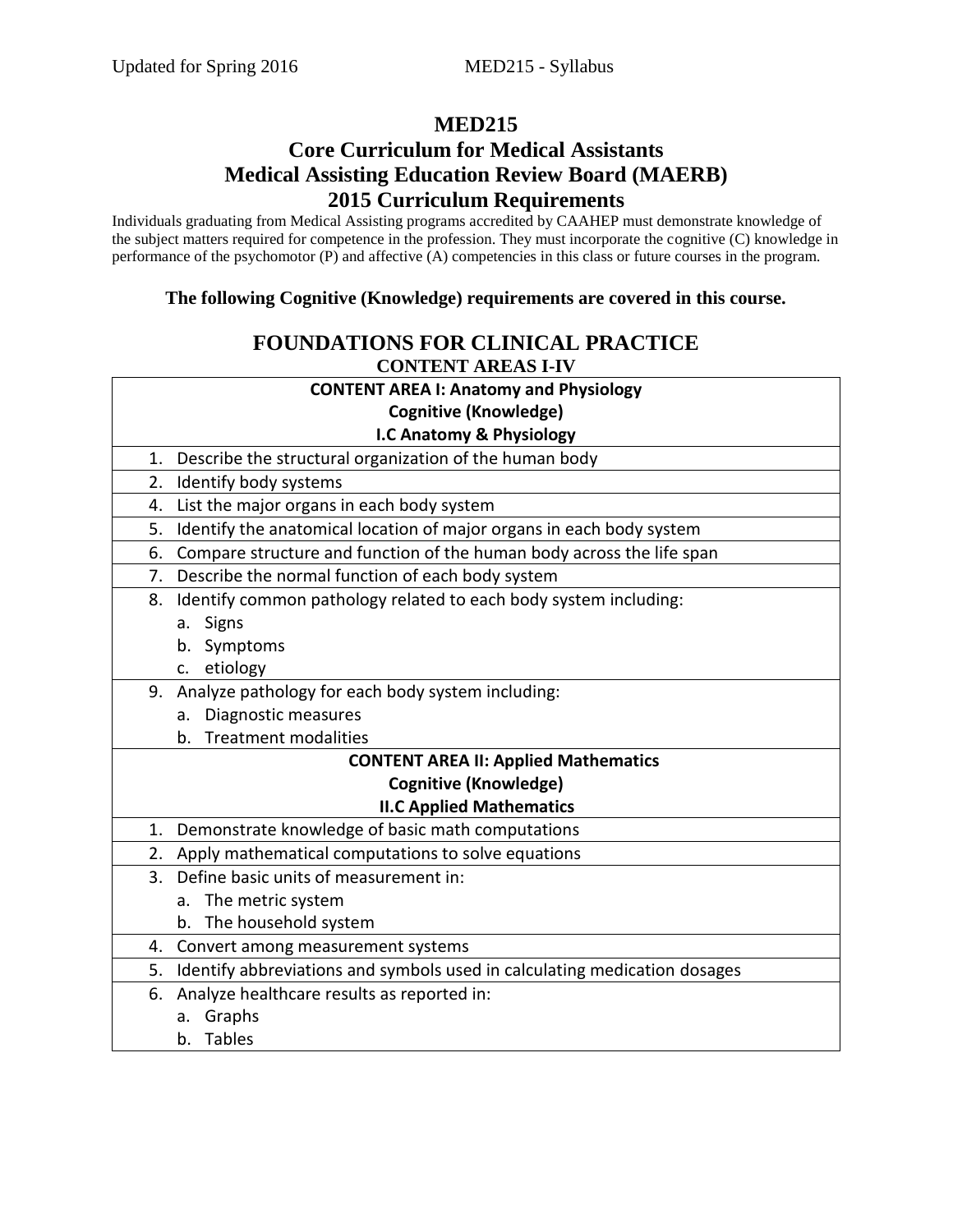## **APPLIED COMMUNICATIONS CONTENT AREA V**

### **CONTENT AREA V: Concepts of Effective Communication Cognitive (Knowledge) V.C Concepts of Effective Communication**

1. Discuss the theories of:

b. Erikson

## *The following Psychomotor (Skills) requirements are covered in this course.*

# *These skills will be evaluated through, and/or will be included in, various competencies performed throughout the class. All skill based competencies will require earning an 85% or higher with two attempts max.*

## **FOUNDATIONS FOR CLINICAL PRACTICE CONTENT AREAS I-IV**

| <b>CONTENT AREA I: Anatomy and Physiology</b><br><b>Psychomotor (Skills)</b> |                                                               |  |
|------------------------------------------------------------------------------|---------------------------------------------------------------|--|
|                                                                              | I.P Anatomy & Physiology                                      |  |
| $\mathbf{1}$ .                                                               | Measure and record:                                           |  |
|                                                                              | a. Blood pressure                                             |  |
|                                                                              | b. Temperature                                                |  |
| C <sub>1</sub>                                                               | Pulse                                                         |  |
| d.                                                                           | Respirations                                                  |  |
| e.                                                                           | Height                                                        |  |
| f.                                                                           | Weight                                                        |  |
| g.                                                                           | Length (infant)                                               |  |
|                                                                              | h. Head circumference (infant)                                |  |
|                                                                              | 4. Verify the rules of medication administration              |  |
| а.                                                                           | Right patient                                                 |  |
| $b_{-}$                                                                      | <b>Right medication</b>                                       |  |
| $\mathsf{C}$ .                                                               | Right dose                                                    |  |
| d.                                                                           | <b>Right route</b>                                            |  |
| e.                                                                           | Right time                                                    |  |
| f.                                                                           | Right documentation                                           |  |
| 5.                                                                           | Select proper sites for administering parenteral medication   |  |
| 6.                                                                           | Administer oral medications                                   |  |
| 7.                                                                           | Administer parenteral (excluding IV) medications              |  |
| 8.                                                                           | Instruct and prepare a patient for a procedure or a treatment |  |
| 9.                                                                           | Assist provider with a patient exam                           |  |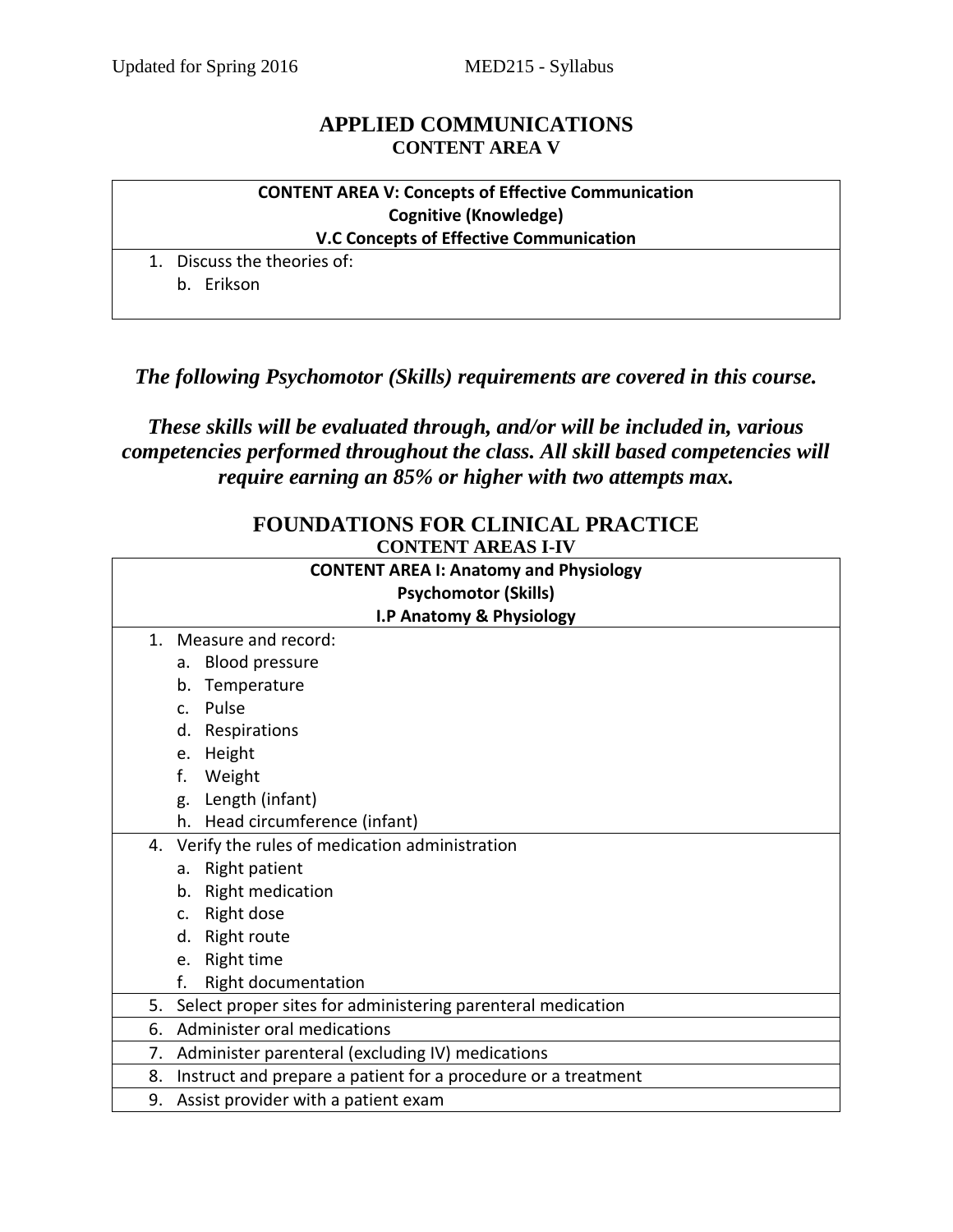| <b>CONTENT AREA II: Applied Mathematics</b> |  |
|---------------------------------------------|--|
| <b>Psychomotor (Skills)</b>                 |  |
|                                             |  |

#### **II.P Applied Mathematics**

- 1. Calculate proper dosages of medication for administration
- 4. Document on a growth chart

## **CONTENT AREA III: Infection Control Psychomotor (Skills)**

## **III.P Infection Control**

2. Select appropriate barrier/personal protective equipment (PPE)

3. Perform handwashing

- 10. Demonstrate proper disposal of biohazardous material
	- a. Sharps
	- b. Regulated waste

#### **APPLIED COMMUNICATIONS CONTENT AREA V**

|    | <b>CONTENT AREA V: Concepts of Effective Communication</b>                     |
|----|--------------------------------------------------------------------------------|
|    | <b>Psychomotor (Skills)</b>                                                    |
|    | <b>V.P Concepts of Effective Communication</b>                                 |
|    | 1. Use feedback techniques to obtain patient information including:            |
|    | a. Reflection                                                                  |
|    | Restatement<br>b.                                                              |
|    | Clarification<br>$C_{\cdot}$                                                   |
| 2. | Respond to nonverbal communication                                             |
|    | 3. Use medical terminology correction and pronounced accurately to communicate |
|    | information to providers and patients                                          |
|    | 4. Coach patients regarding:                                                   |
|    | b. Health maintenance                                                          |
|    | Disease prevention<br>c.                                                       |
|    | d. Treatment plan                                                              |
|    | 5. Coach patients appropriately considering:                                   |
|    | a. Cultural diversity                                                          |
|    | Developmental life stage<br>b.                                                 |
|    | <b>Communication barriers</b><br>C.                                            |
|    | 11. Report relevant information concisely and accurately                       |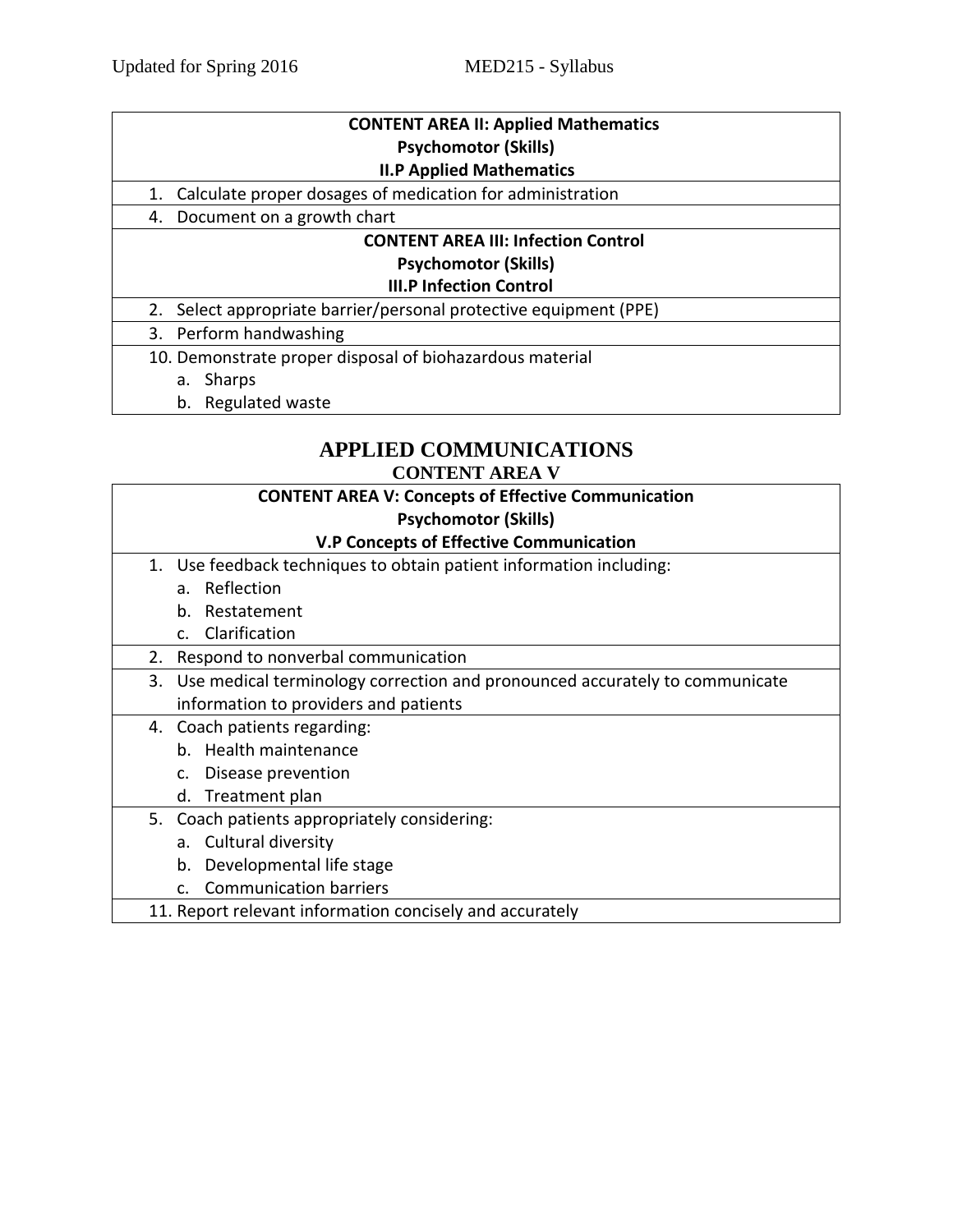## **MEDICAL BUSINESS PRACTICES CONTENT AREAS VI-IX**

#### **CONTENT AREA VI: Administrative Functions**

**Psychomotor (Skills)**

**VI.P Administrative Functions**

6. Utilize an EMR

# **MEDICAL LAW AND ETHICS**

## **CONTENT AREA X-XICONTENT AREA X: Legal Implications Psychomotor (Skills) X.P Legal Implications**

- 3. Document patient care accurately in the medical record
	- 4. Apply the Patient's Bill of Rights as it relates to:
		- a. Choice of treatment
		- b. Consent for treatment
		- c. Refusal of treatment

5. Perform compliance reporting based on public health statutes

**CONTENT AREA XI: Ethical Considerations**

#### **Psychomotor (Skills)**

#### **XI.P Ethical Considerations**

1. Develop a plan for separation of personal and professional ethics

2. Demonstrate appropriate response(s) to ethical issues

## **SAFETY AND EMERGENCY PRACTICES CONTENT AREA XII**

| <b>CONTENT AREA XII: Protective Practices</b> |  |  |
|-----------------------------------------------|--|--|
| <b>Psychomotor (Skills)</b>                   |  |  |
| <b>XII.P Protective Practices</b>             |  |  |
| 1. Comply with:                               |  |  |
| a. Safety signs                               |  |  |
| b. Symbols                                    |  |  |
| Labels<br>C <sub>1</sub>                      |  |  |
| 2. Demonstrate proper use of:                 |  |  |
| Sharps disposal containers                    |  |  |

## **The following Affective (Behavior) requirements are covered in this course. All Affective items must be met (Pass/Fail) in order to pass this class.**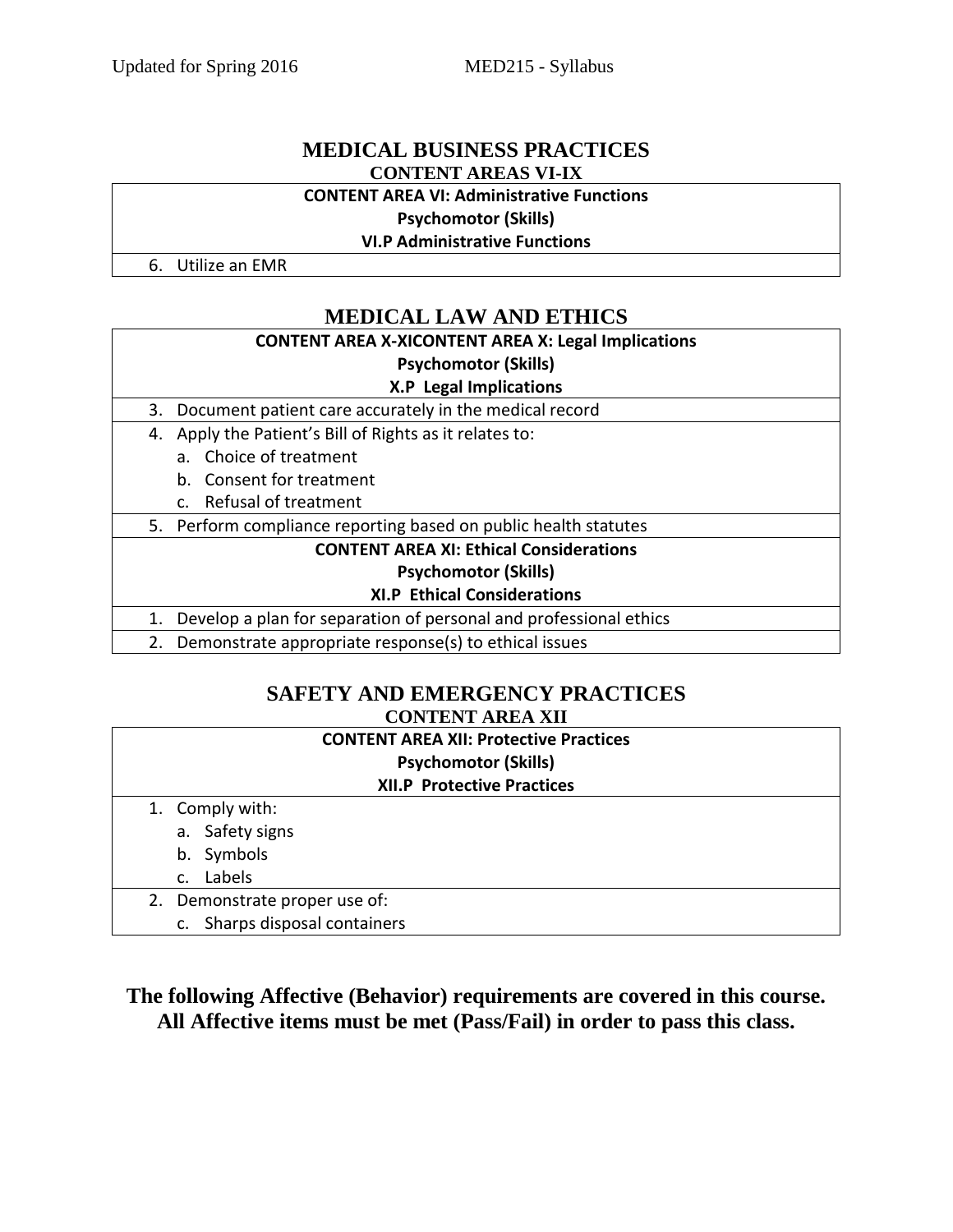## **FOUNDATIONS FOR CLINICAL PRACTICE CONTENT AREAS I-IV**

## **CONTENT AREA I: Anatomy and Physiology**

## **Affective (Behavior)**

#### **I.A Anatomy & Physiology**

1. Incorporate critical thinking skills when performing patient assessment

2. Incorporate critical thinking skills when performing patient care

3. Show awareness of a patient's concerns related to the procedure being performed

## **APPLIED COMMUNICATIONS CONTENT AREA V**

| <b>CONTENT AREA V: Concepts of Effective Communication</b>              |  |
|-------------------------------------------------------------------------|--|
| <b>Affective (Behavior)</b>                                             |  |
| <b>V.A Concepts of Effective Communication</b>                          |  |
| 1. Demonstrate:                                                         |  |
| a. Empathy                                                              |  |
| b. Active listening                                                     |  |
| c. Nonverbal communication                                              |  |
| Demonstrate the principles of self-boundaries<br>2.                     |  |
| Demonstrate respect for individual diversity including:<br>3.           |  |
| a. Gender                                                               |  |
| b. Race                                                                 |  |
| c. Religion                                                             |  |
| d. Age                                                                  |  |
| e. Economic status                                                      |  |
| Appearance                                                              |  |
| Explain to a patient the rationale for performance of a procedure<br>4. |  |

# **MEDICAL LAW AND ETHICS**

**CONTENT AREA X-XI**

| <b>CONTENT AREA X: Legal Implications</b>                                          |
|------------------------------------------------------------------------------------|
| <b>Affective (Behavior)</b>                                                        |
| <b>X.A Legal Implications</b>                                                      |
| 1. Demonstrate sensitivity to patient rights                                       |
| 2. Protect the integrity of the medical record                                     |
| <b>CONTENT AREA XI: Ethical Considerations</b>                                     |
| <b>Affective (Behavior)</b>                                                        |
| <b>XI.A Ethical Considerations</b>                                                 |
| Recognize the impact personal ethics and morals have on the delivery of healthcare |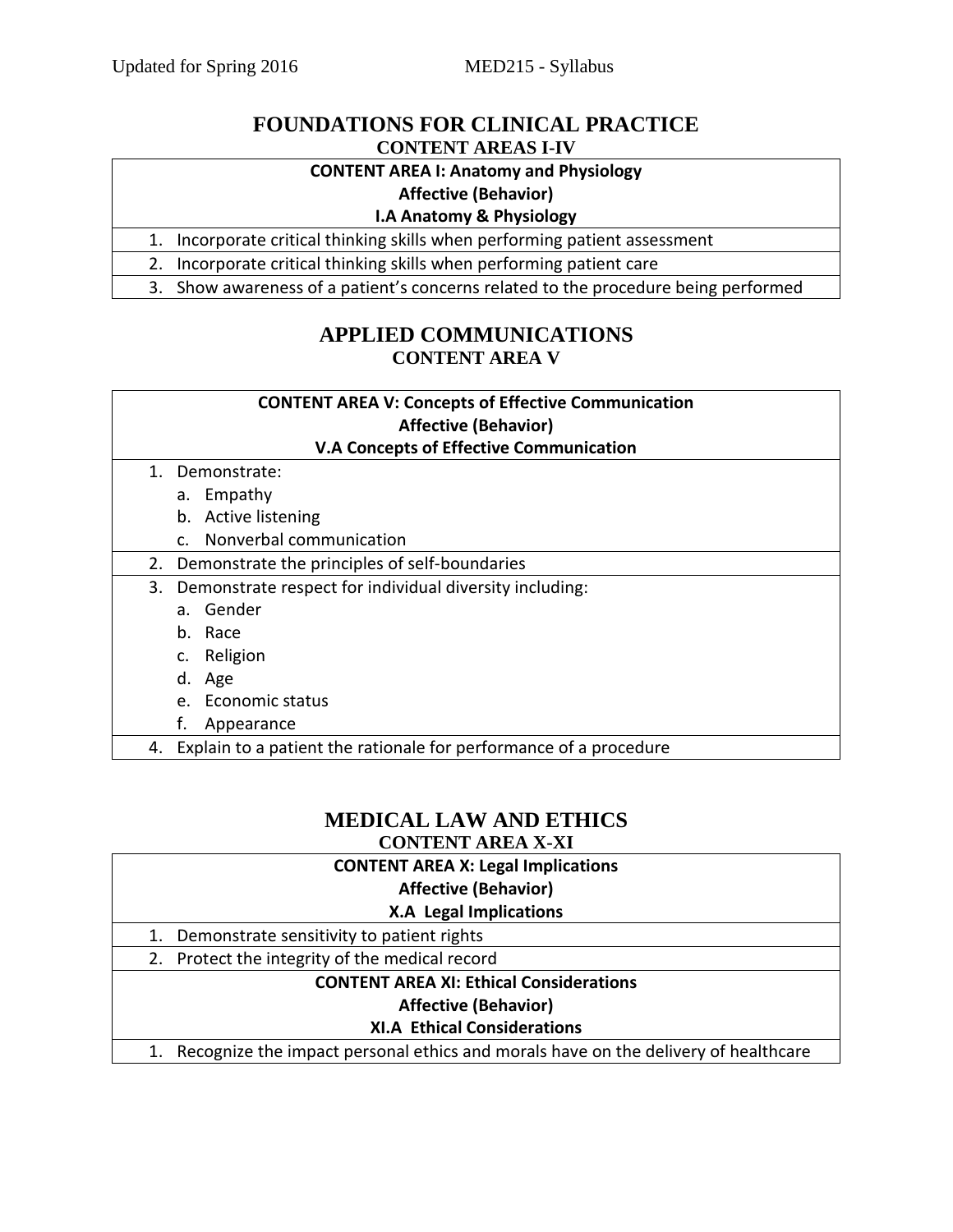# **JC General Policies**

**Grades:** A 2.0 or "C" is a passing grade. Only courses with passing grades count toward graduation. Other colleges transfer in only courses with passing grades. Many financial aid sources, including most employers, require passing grades. Additionally, earning less than a 2.0 in a class results in not being able to participate in the next level of courses in a discipline, which requires this course as a pre-requisite. If you attempt to register for the next course sequence and have not passed the pre-requisite course, you will be dropped from that class.

#### **Academic Honesty Policy**

Academic honesty is expected of all students. It is the ethical behavior that includes producing their own work and not representing others' work as their own, either by plagiarism, by cheating, or by helping others to do so.

Plagiarism is the failure to give credit for the use of material from outside sources.

Plagiarism includes but is not limited to:

- $\Box$  Using data, quotations, or paraphrases from other sources without adequate documentation
- $\Box$  Submitting others' work as your own
- $\Box$  Exhibiting other behaviors generally considered unethical

Cheating means obtaining answers/material from an outside source without authorization. Cheating includes, but not limited to:

- Plagiarizing in all forms
- Using notes/books without authorization
- $\Box$  Copying
- $\Box$  Submitting others' work as your own or submitting your work for others
- Altering graded work
- $\Box$  Falsifying data
- $\Box$  Exhibiting other behaviors generally considered unethical

#### **Collaboration**

While JC encourages students to collaborate in study groups, work teams, and with lab partners, each student should take responsibility for accurately representing his/her own contribution.

#### **Consequences/Procedures**

Faculty members who suspect a student of academic dishonesty may penalize the student by taking appropriate action up to and including assigning a failing grade for the paper, project, report, exam, or the course itself. Instructors must document all instances of academic dishonesty beyond those of a very minor nature, in writing to the academic dean.

The Office of the Academic Deans will record and track students who have been reported as having cheated. If the same student cheats in other courses, the dean will enact sanctions appropriate to level of infraction. The sanction will be selected in consultation with the involved faculty. The Dean can administer consequences up to and including suspension.

#### **Student Appeal Process – See JC Student Handbook**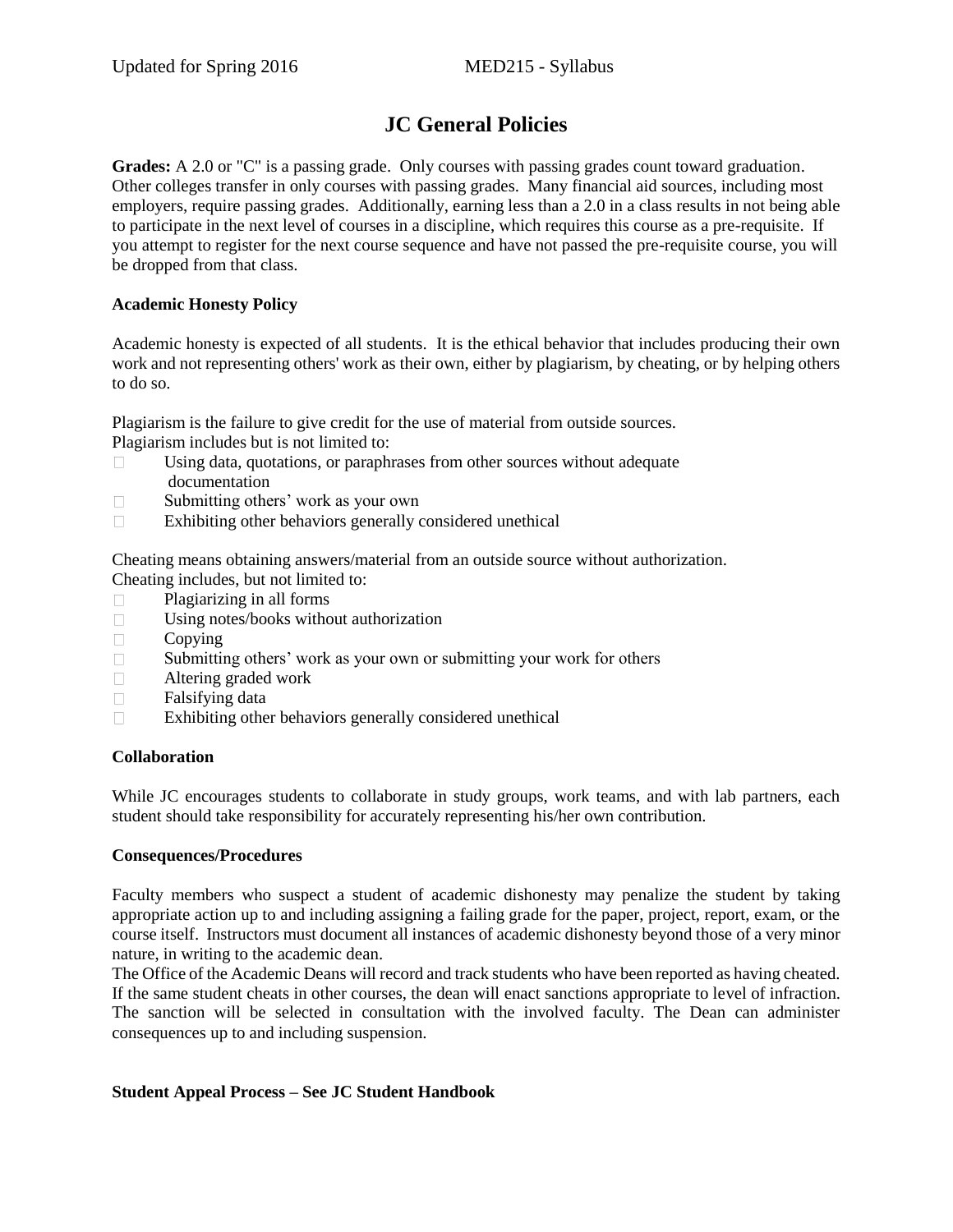# Course Agreement

|               | , have received the syllabus for |  |
|---------------|----------------------------------|--|
| (course name) | (semester/year)                  |  |

and have read and understand the course requirements.

- I have also been told that no late work will be accepted and understand that it is my responsibility to get any homework, papers, assignments, etc. turned in at at the beginning of class or sooner. I also understand that if any work is handed in after the beginning of class or later, that I will receive a "0" grade on that assignment.
- I have been told and understand that if I am absent on a competency day, that will be considered my first attempt and that I will have only one attempt left.
- I have been told and understand that if I miss more than two (2) classes TOTAL during the semester (lab or lecture) I will be given a failing grade in the class.
- I have been told and understand that I must perform quizzes within Prep U and earn a Mastery level of 3 for each of the chapters that correspond with this course in order to be eligible to take the final exam.
- I have been told and understand that I must receive an 85% or better on all competencies and an 80% or better on a cumulative grade of the lecture portion of the course to be given a minimum passing grade of 2.5 in the course. I also understand that I must pass all items on the Affective Evaluation to receive a passing grade in this class. If I do not meet these requirements I will be given a grade of 2.0 or my current grade in the course if my overall grade is lower than a 2.0.

Student Date

Witness – Program Director/Instructor Date

Student Copy

\_\_\_\_\_\_\_\_\_\_\_\_\_\_\_\_\_\_\_\_\_\_\_\_\_\_\_\_\_\_\_\_\_ \_\_\_\_\_\_\_\_\_\_\_\_\_\_

\_\_\_\_\_\_\_\_\_\_\_\_\_\_\_\_\_\_\_\_\_\_\_\_\_\_\_\_\_\_\_\_\_ \_\_\_\_\_\_\_\_\_\_\_\_\_\_